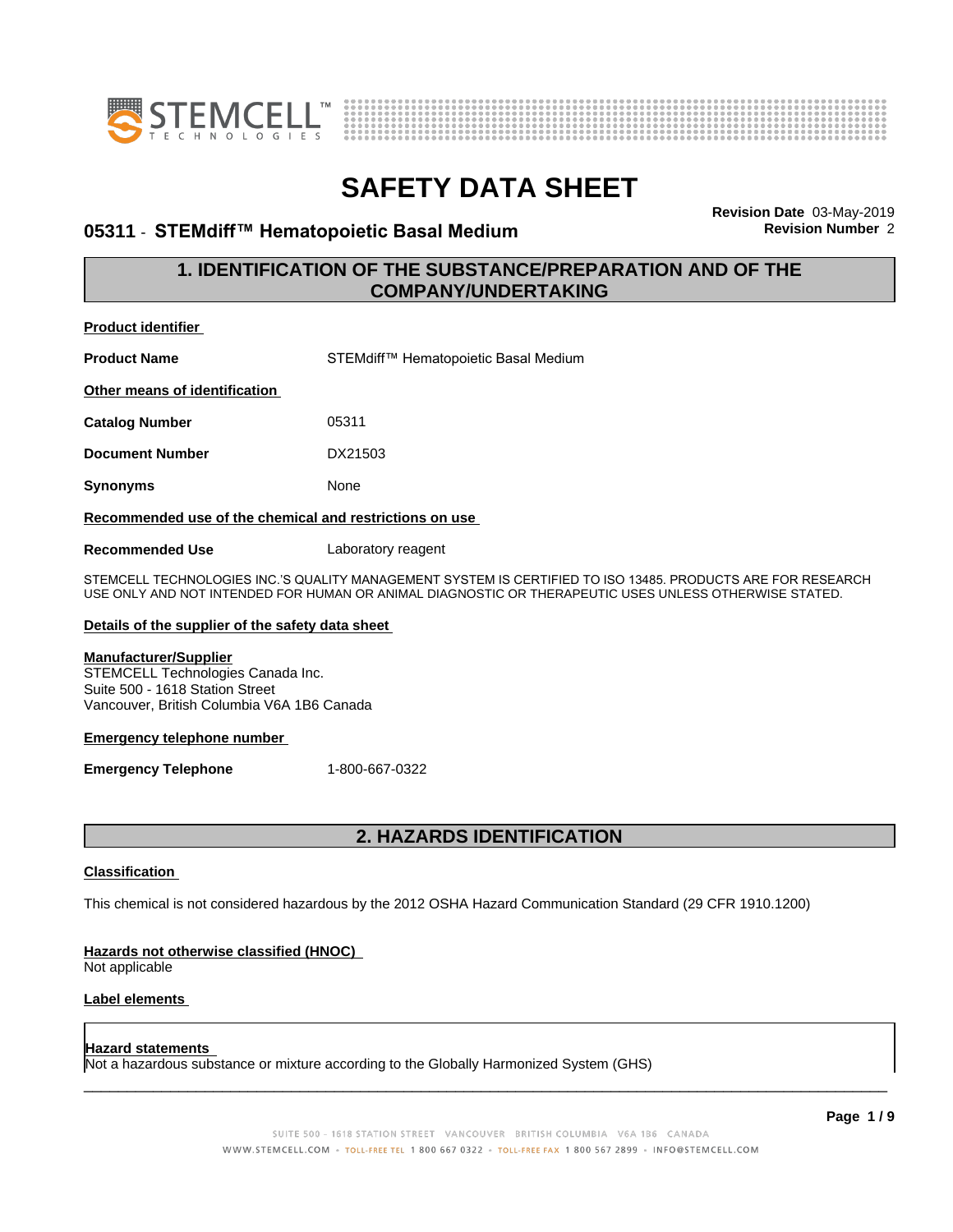



# \_\_\_\_\_\_\_\_\_\_\_\_\_\_\_\_\_\_\_\_\_\_\_\_\_\_\_\_\_\_\_\_\_\_\_\_\_\_\_\_\_\_\_\_\_\_\_\_\_\_\_\_\_\_\_\_\_\_\_\_\_\_\_\_\_\_\_\_\_\_\_\_\_\_\_\_\_\_\_\_\_\_\_\_\_\_\_\_\_\_\_\_\_ **Revision Date** 03-May-2019 **05311** - **STEMdiff™ HematopoieticBasalMedium Revision Number** 2

The product contains no substances which at their given concentration, are considered to be hazardous to health.

**Appearance** Clear **Physical state** Liquid **Odor No information available Appearance** Clear

### **Other Information**

Not applicable

#### **Unknown acute toxicity** 0 % of the mixture consists of ingredient(s) of unknown toxicity

0 % of the mixture consists of ingredient(s) of unknown acute oral toxicity

0 % of the mixture consists of ingredient(s) of unknown acute dermal toxicity

0 % of the mixture consists of ingredient(s) of unknown acute inhalation toxicity (gas)

0 % of the mixture consists of ingredient(s) of unknown acute inhalation toxicity (vapor)

0 % of the mixture consists of ingredient(s) of unknown acute inhalation toxicity (dust/mist)

### **3. COMPOSITION/INFORMATION ON INGREDIENTS**

### **Substance**

Not applicable.

### **Mixture**

Not a hazardous substance or mixture according to the Globally Harmonized System (GHS)

\*The exact percentage (concentration) ofcomposition has been withheld as a trade secret.

### **4. FIRST AID MEASURES**

### **Description of first aid measures**

| <b>Inhalation</b>   | Remove to fresh air.                                                                                                    |
|---------------------|-------------------------------------------------------------------------------------------------------------------------|
| Eye contact         | Rinse thoroughly with plenty of water for at least 15 minutes, lifting lower and upper eyelids.<br>Consult a physician. |
| <b>Skin contact</b> | Wash skin with soap and water.                                                                                          |
| Ingestion           | Clean mouth with water and drink afterwards plenty of water.                                                            |
|                     |                                                                                                                         |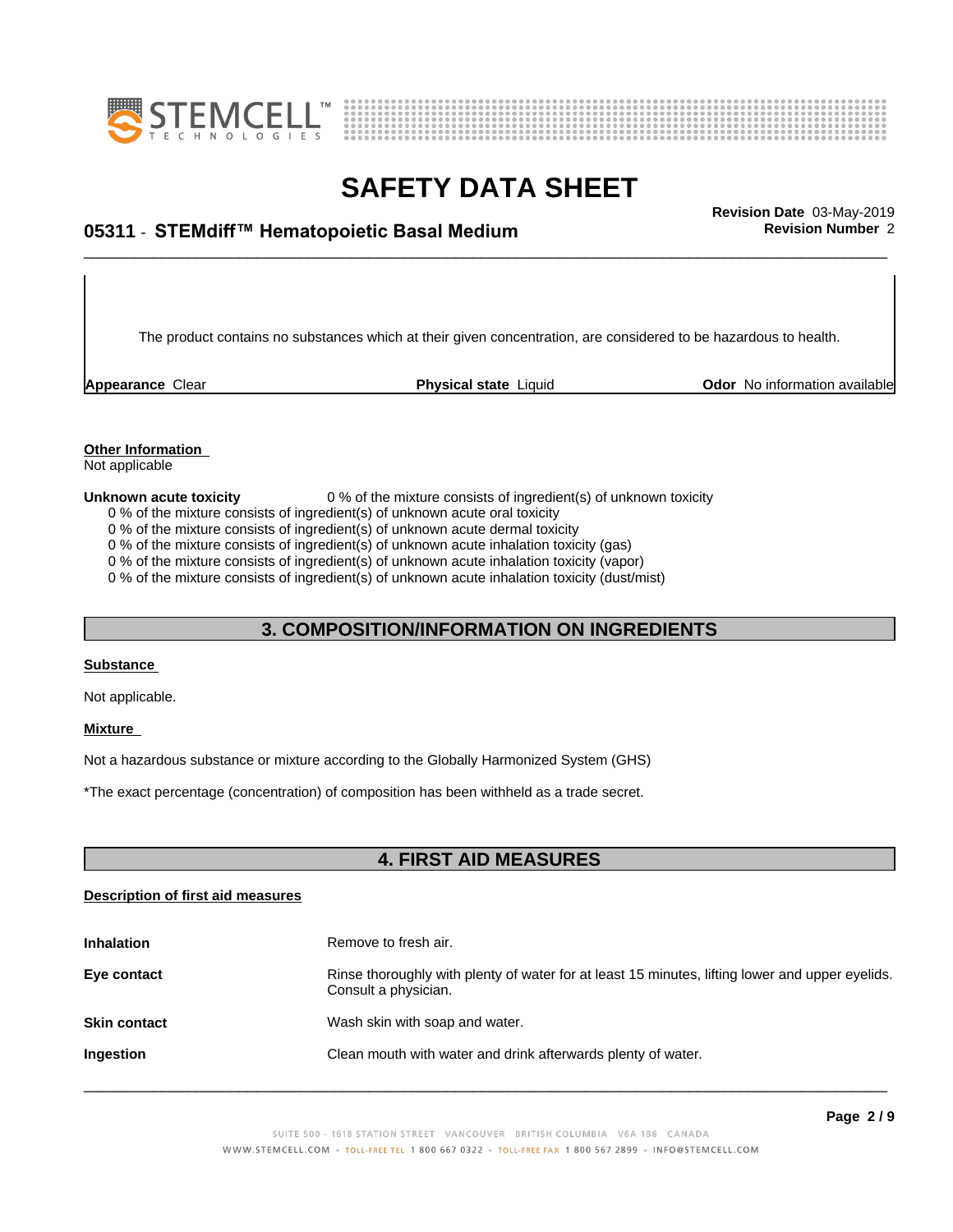



\_\_\_\_\_\_\_\_\_\_\_\_\_\_\_\_\_\_\_\_\_\_\_\_\_\_\_\_\_\_\_\_\_\_\_\_\_\_\_\_\_\_\_\_\_\_\_\_\_\_\_\_\_\_\_\_\_\_\_\_\_\_\_\_\_\_\_\_\_\_\_\_\_\_\_\_\_\_\_\_\_\_\_\_\_\_\_\_\_\_\_\_\_ **Revision Date** 03-May-2019 **05311** - **STEMdiff™ HematopoieticBasalMedium Revision Number** 2

| Most important symptoms and effects, both acute and delayed                                               |                                                                                                                                       |
|-----------------------------------------------------------------------------------------------------------|---------------------------------------------------------------------------------------------------------------------------------------|
| <b>Symptoms</b>                                                                                           | No information available.                                                                                                             |
|                                                                                                           | Indication of any immediate medical attention and special treatment needed                                                            |
| Note to physicians                                                                                        | Treat symptomatically.                                                                                                                |
|                                                                                                           |                                                                                                                                       |
|                                                                                                           | <b>5. FIRE-FIGHTING MEASURES</b>                                                                                                      |
| <b>Suitable Extinguishing Media</b>                                                                       | Use extinguishing measures that are appropriate to local circumstances and the<br>surrounding environment.                            |
| Unsuitable extinquishing media                                                                            | CAUTION: Use of water spray when fighting fire may be inefficient.                                                                    |
| Specific hazards arising from the<br>chemical                                                             | No information available.                                                                                                             |
| <b>Explosion data</b><br>Sensitivity to Mechanical Impact None.<br><b>Sensitivity to Static Discharge</b> | None.                                                                                                                                 |
| Special protective equipment for<br>fire-fighters                                                         | Firefighters should wear self-contained breathing apparatus and full firefighting turnout<br>gear. Use personal protection equipment. |

### **6. ACCIDENTAL RELEASE MEASURES**

**Personal precautions, protective equipment and emergency procedures**

**Personal precautions** Ensure adequate ventilation.

**Environmental precautions Environmental precautions** See Section 12 for additional Ecological Information. **Methods and material for containment and cleaning up Methods for containment** Prevent further leakage or spillage if safe to do so. **Methods for cleaning up** Pick up and transfer to properly labeled containers. **Prevention of secondary hazards** Clean contaminated objects and areas thoroughly observing environmental regulations.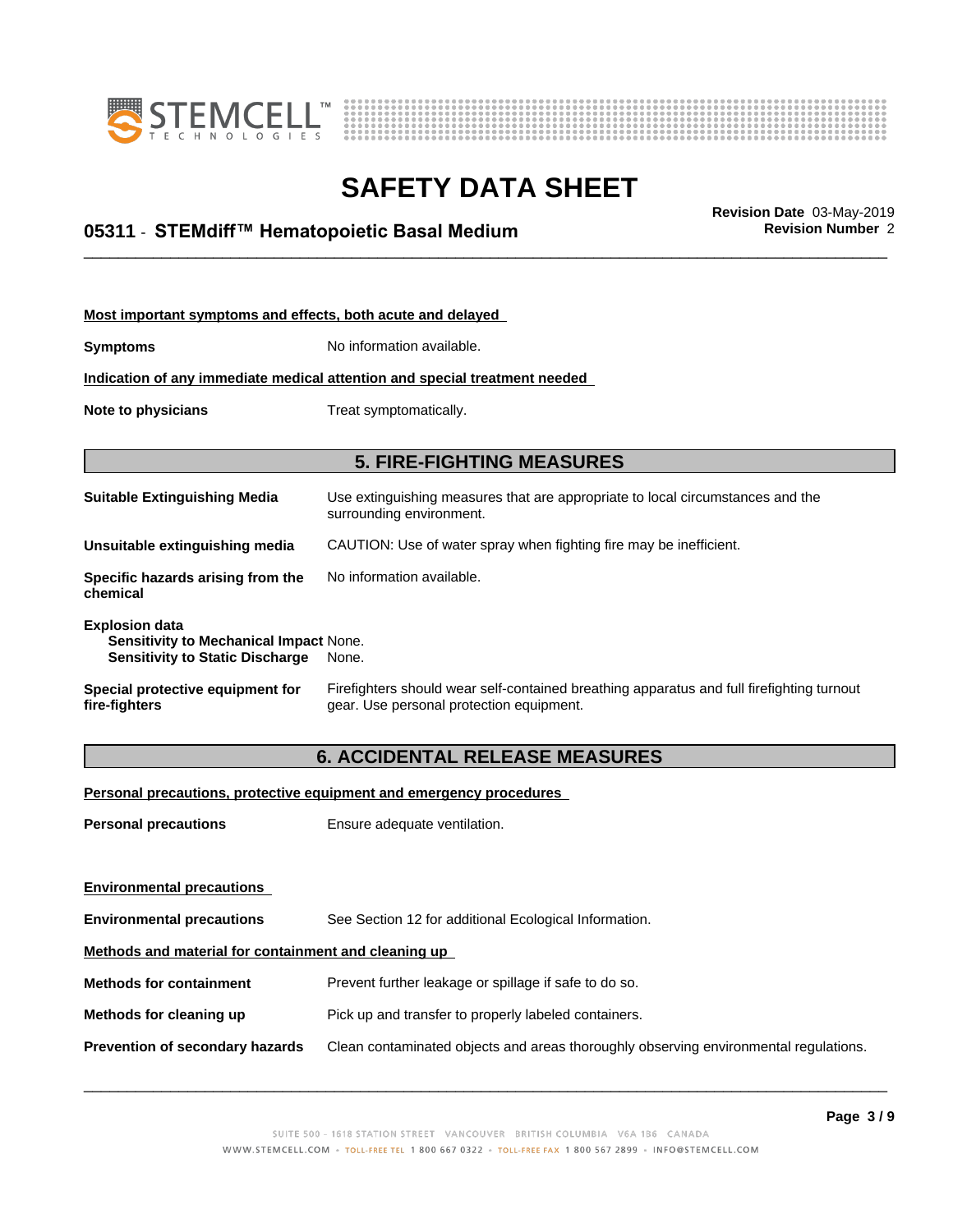



# \_\_\_\_\_\_\_\_\_\_\_\_\_\_\_\_\_\_\_\_\_\_\_\_\_\_\_\_\_\_\_\_\_\_\_\_\_\_\_\_\_\_\_\_\_\_\_\_\_\_\_\_\_\_\_\_\_\_\_\_\_\_\_\_\_\_\_\_\_\_\_\_\_\_\_\_\_\_\_\_\_\_\_\_\_\_\_\_\_\_\_\_\_ **Revision Date** 03-May-2019 **05311** - **STEMdiff™ HematopoieticBasalMedium Revision Number** 2

**7. HANDLING AND STORAGE Precautions for safe handling Advice on safe handling** Handle in accordance with good industrial hygiene and safety practice. **Conditions for safe storage, including any incompatibilities Storage Conditions** Keep containers tightly closed in a dry, cool and well-ventilated place. **8. EXPOSURE CONTROLS/PERSONAL PROTECTION Control parameters Exposure Limits** This product, as supplied, does not contain any hazardous materials with occupational exposure limits established by the region specific regulatory bodies. **Appropriate engineering controls Engineering controls** Showers Eyewash stations Ventilation systems. **Individual protection measures, such as personal protective equipment Eye/face protection** No special protective equipment required. **Skin and body protection** No special protective equipment required. **Respiratory protection** No protective equipment is needed under normal use conditions. If exposure limits are exceeded or irritation is experienced, ventilation and evacuation may be required. **General hygiene considerations** Handle in accordance with good industrial hygiene and safety practice.

### **9. PHYSICAL AND CHEMICAL PROPERTIES**

**Information on basic physical and chemical properties Physical state** Liquid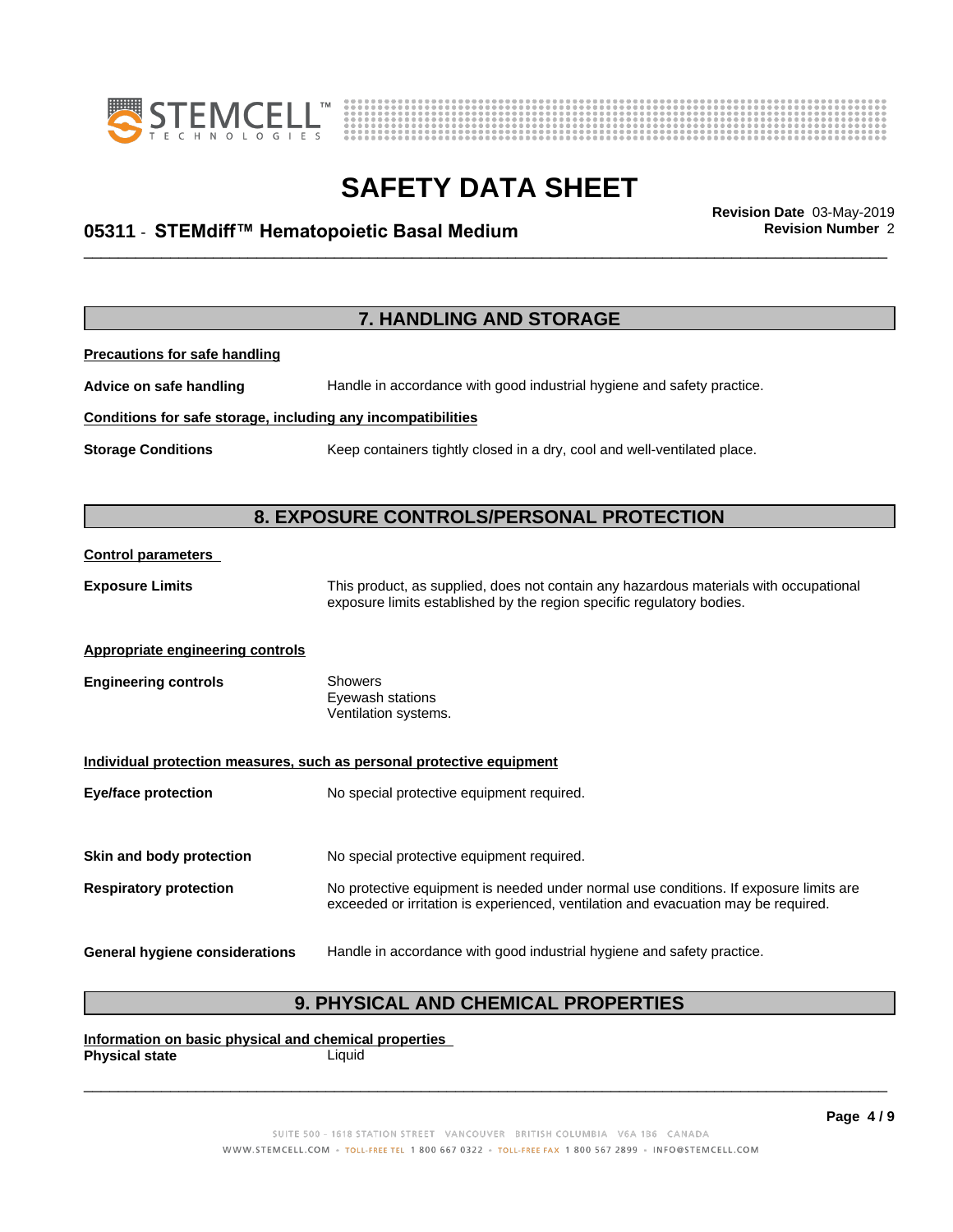



# \_\_\_\_\_\_\_\_\_\_\_\_\_\_\_\_\_\_\_\_\_\_\_\_\_\_\_\_\_\_\_\_\_\_\_\_\_\_\_\_\_\_\_\_\_\_\_\_\_\_\_\_\_\_\_\_\_\_\_\_\_\_\_\_\_\_\_\_\_\_\_\_\_\_\_\_\_\_\_\_\_\_\_\_\_\_\_\_\_\_\_\_\_ **Revision Date** 03-May-2019 **05311** - **STEMdiff™ HematopoieticBasalMedium Revision Number** 2

**Appearance** Clear

| <u>Property</u>                  | values                   | Remarks • Method |
|----------------------------------|--------------------------|------------------|
| рH                               | No data available        | None known       |
| Melting point / freezing point   | No data available        | None known       |
| Boiling point / boiling range    | No data available        | None known       |
| <b>Flash point</b>               | No data available        | None known       |
| <b>Evaporation rate</b>          | No data available        | None known       |
| Flammability (solid, gas)        | No data available        | None known       |
| <b>Flammability Limit in Air</b> |                          | None known       |
| <b>Upper flammability limit:</b> | No data available        |                  |
| Lower flammability limit:        | No data available        |                  |
| Vapor pressure                   | No data available        | None known       |
| Vapor density                    | No data available        | None known       |
| <b>Relative density</b>          | No data available        | None known       |
| <b>Water solubility</b>          | No data available        | None known       |
| Solubility in other solvents     | No data available        | None known       |
| <b>Partition coefficient</b>     | No data available        | None known       |
| <b>Autoignition temperature</b>  | No data available        | None known       |
| <b>Decomposition temperature</b> | No data available        | None known       |
| <b>Kinematic viscosity</b>       | No data available        | None known       |
| <b>Dynamic viscosity</b>         | No data available        | None known       |
| <b>Explosive properties</b>      | No information available |                  |
| <b>Oxidizing properties</b>      | No information available |                  |
| <b>Other Information</b>         |                          |                  |
| Softening point                  | No information available |                  |
|                                  |                          |                  |

**Color Color Color Color Color Color Color Color Color Color Color Color Color Color Color Color Color Color Color Color Color Color Color Color Color Color Color Color Odor Odor** No information available<br> **Odor threshold No information available No information available** 

**information** available **Molecular weight Molecular is a structure of the No information available Molecular formula Molecular System Molecular formula Molecular formula** No information available<br> **VOC Content (%)** No information available **VOC Content (%)** No information available **Liquid Density** No information available **Bulk density** No information available

### **Property Values Remarks•Method**

### **10. STABILITY AND REACTIVITY**

| <b>Reactivity</b>                                                       | No information available.                 |
|-------------------------------------------------------------------------|-------------------------------------------|
| <b>Chemical stability</b>                                               | Stable under normal conditions.           |
| <b>Possibility of hazardous reactions</b> None under normal processing. |                                           |
| <b>Conditions to avoid</b>                                              | None known based on information supplied. |
| Incompatible materials                                                  | None known based on information supplied. |
|                                                                         |                                           |

**Hazardous decomposition products** None known based on information supplied.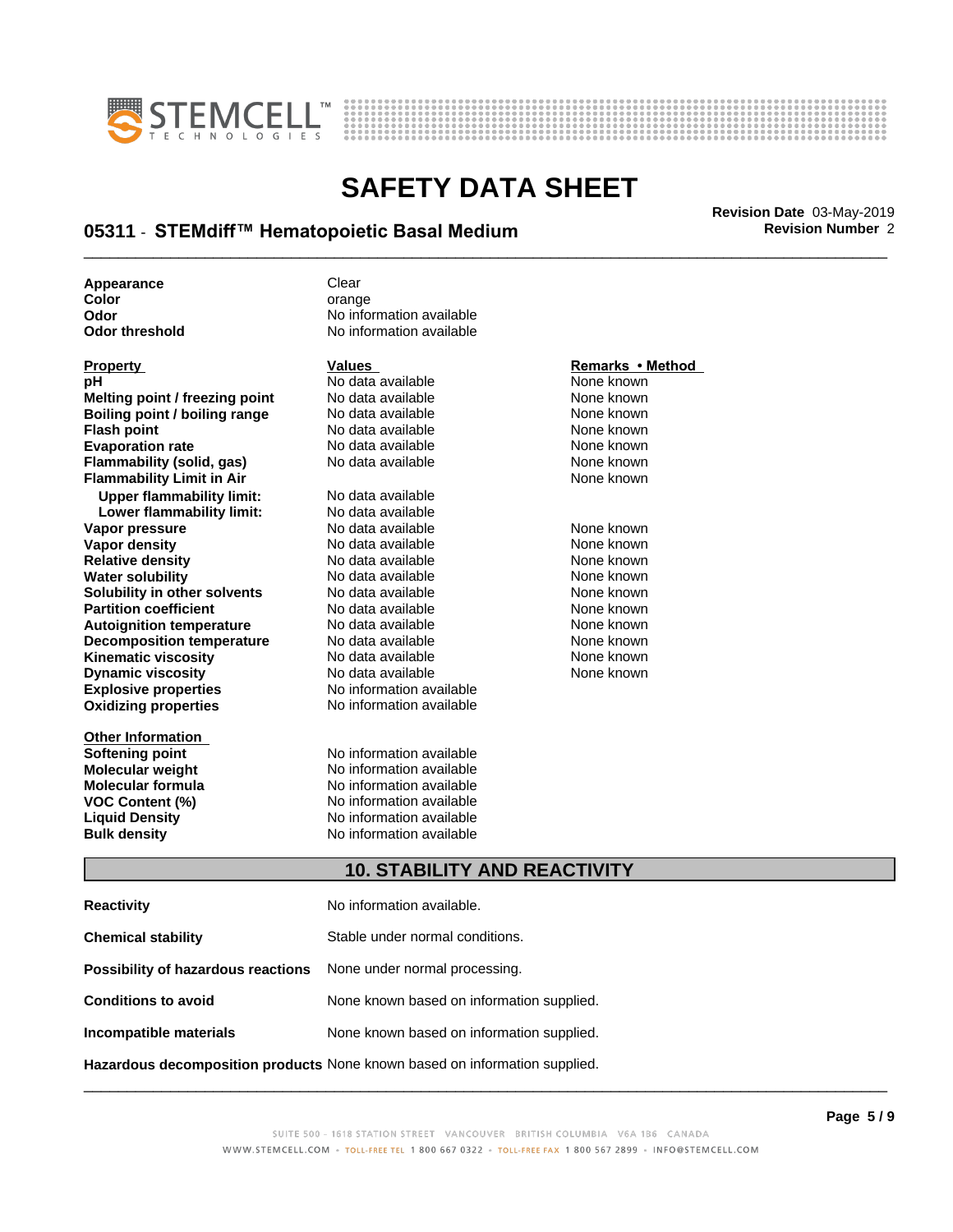



# \_\_\_\_\_\_\_\_\_\_\_\_\_\_\_\_\_\_\_\_\_\_\_\_\_\_\_\_\_\_\_\_\_\_\_\_\_\_\_\_\_\_\_\_\_\_\_\_\_\_\_\_\_\_\_\_\_\_\_\_\_\_\_\_\_\_\_\_\_\_\_\_\_\_\_\_\_\_\_\_\_\_\_\_\_\_\_\_\_\_\_\_\_ **Revision Date** 03-May-2019 **05311** - **STEMdiff™ HematopoieticBasalMedium Revision Number** 2

### **11. TOXICOLOGICAL INFORMATION**

#### **Information on likely routes of exposure**

| <b>Product Information</b>            |                                                                                                                                                                                                                                                                                                                                                                                                                                                                      |
|---------------------------------------|----------------------------------------------------------------------------------------------------------------------------------------------------------------------------------------------------------------------------------------------------------------------------------------------------------------------------------------------------------------------------------------------------------------------------------------------------------------------|
| <b>Inhalation</b>                     | Specific test data for the substance or mixture is not available.                                                                                                                                                                                                                                                                                                                                                                                                    |
| Eye contact                           | Specific test data for the substance or mixture is not available.                                                                                                                                                                                                                                                                                                                                                                                                    |
| <b>Skin contact</b>                   | Specific test data for the substance or mixture is not available.                                                                                                                                                                                                                                                                                                                                                                                                    |
| Ingestion                             | Specific test data for the substance or mixture is not available.                                                                                                                                                                                                                                                                                                                                                                                                    |
|                                       | Symptoms related to the physical, chemical and toxicological characteristics                                                                                                                                                                                                                                                                                                                                                                                         |
| <b>Symptoms</b>                       | No information available.                                                                                                                                                                                                                                                                                                                                                                                                                                            |
| <b>Numerical measures of toxicity</b> |                                                                                                                                                                                                                                                                                                                                                                                                                                                                      |
| <b>Acute toxicity</b>                 |                                                                                                                                                                                                                                                                                                                                                                                                                                                                      |
|                                       | 0 % of the mixture consists of ingredient(s) of unknown acute dermal toxicity<br>0 % of the mixture consists of ingredient(s) of unknown acute inhalation toxicity (gas)<br>0 % of the mixture consists of ingredient(s) of unknown acute inhalation toxicity (vapor)<br>0 % of the mixture consists of ingredient(s) of unknown acute inhalation toxicity (dust/mist)<br>Delayed and immediate effects as well as chronic effects from short and long-term exposure |
| <b>Skin corrosion/irritation</b>      | No information available.                                                                                                                                                                                                                                                                                                                                                                                                                                            |
| Serious eye damage/eye irritation     | No information available.                                                                                                                                                                                                                                                                                                                                                                                                                                            |
| Respiratory or skin sensitization     | No information available.                                                                                                                                                                                                                                                                                                                                                                                                                                            |
| <b>Germ cell mutagenicity</b>         | No information available.                                                                                                                                                                                                                                                                                                                                                                                                                                            |
| Carcinogenicity                       | No information available.                                                                                                                                                                                                                                                                                                                                                                                                                                            |
| <b>Reproductive toxicity</b>          | No information available.                                                                                                                                                                                                                                                                                                                                                                                                                                            |
| <b>STOT - single exposure</b>         | No information available.                                                                                                                                                                                                                                                                                                                                                                                                                                            |
|                                       | Page $6/9$                                                                                                                                                                                                                                                                                                                                                                                                                                                           |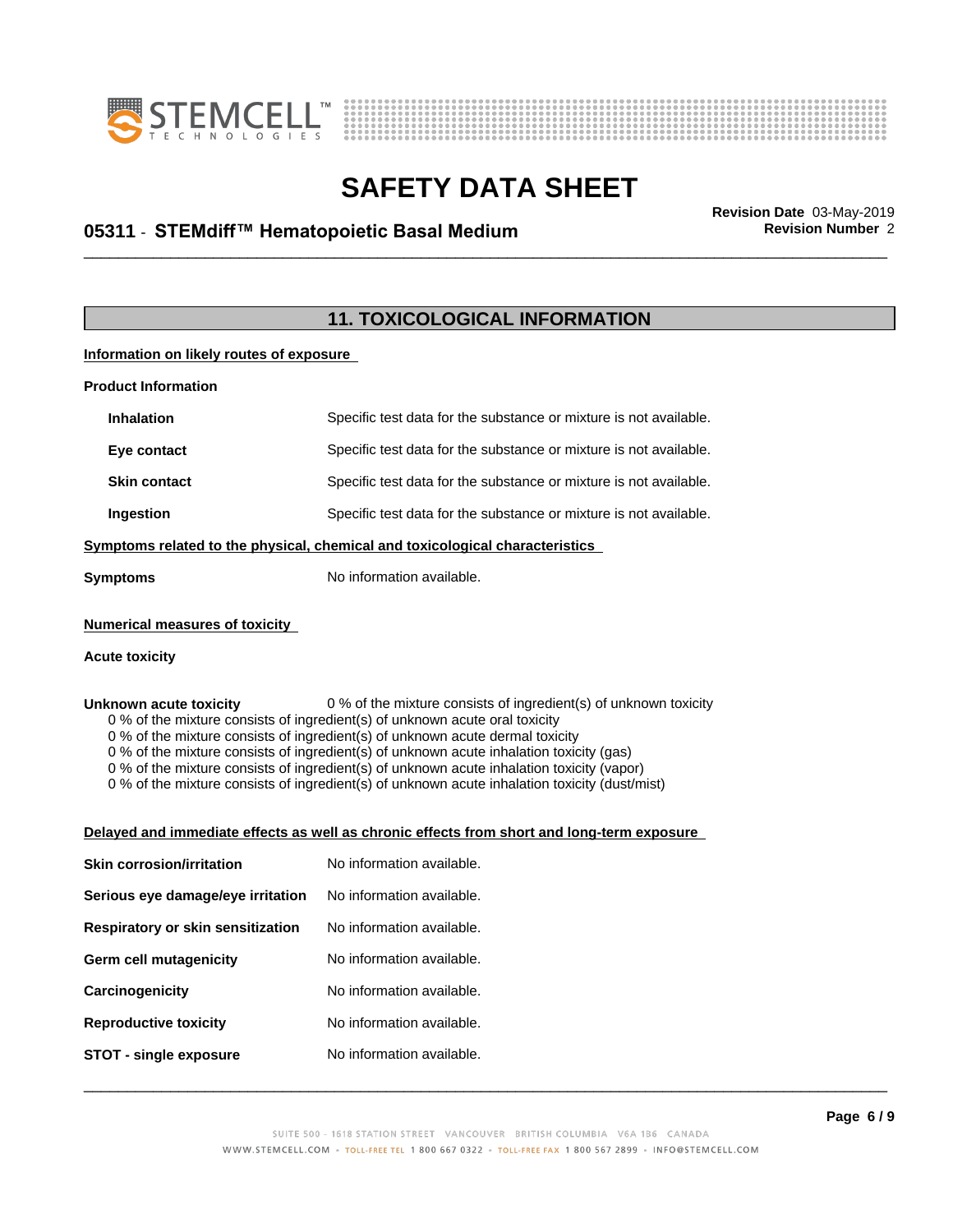



# \_\_\_\_\_\_\_\_\_\_\_\_\_\_\_\_\_\_\_\_\_\_\_\_\_\_\_\_\_\_\_\_\_\_\_\_\_\_\_\_\_\_\_\_\_\_\_\_\_\_\_\_\_\_\_\_\_\_\_\_\_\_\_\_\_\_\_\_\_\_\_\_\_\_\_\_\_\_\_\_\_\_\_\_\_\_\_\_\_\_\_\_\_ **Revision Date** 03-May-2019 **05311** - **STEMdiff™ HematopoieticBasalMedium Revision Number** 2

| <b>STOT - repeated exposure</b> | No information available. |
|---------------------------------|---------------------------|
| <b>Aspiration hazard</b>        | No information available. |

### **12. ECOLOGICAL INFORMATION**

| <b>Ecotoxicity</b>            | ٠                                  |
|-------------------------------|------------------------------------|
| Persistence and degradability | No information available.          |
| <b>Bioaccumulation</b>        | There is no data for this product. |
| Other adverse effects         | No information available.          |

### **13. DISPOSAL CONSIDERATIONS**

| Waste treatment methods                |                                                                                                                    |  |  |
|----------------------------------------|--------------------------------------------------------------------------------------------------------------------|--|--|
| Waste from residues/unused<br>products | Dispose of in accordance with local regulations. Dispose of waste in accordance with<br>environmental legislation. |  |  |
| Contaminated packaging                 | Do not reuse empty containers.                                                                                     |  |  |

### **14. TRANSPORT INFORMATION**

| <b>DOT</b>  | Not regulated |
|-------------|---------------|
| <b>TDG</b>  | Not regulated |
| <b>MEX</b>  | Not regulated |
| ICAO (air)  | Not regulated |
| <b>IATA</b> | Not regulated |
| <b>IMDG</b> | Not regulated |
| RID         | Not regulated |
|             |               |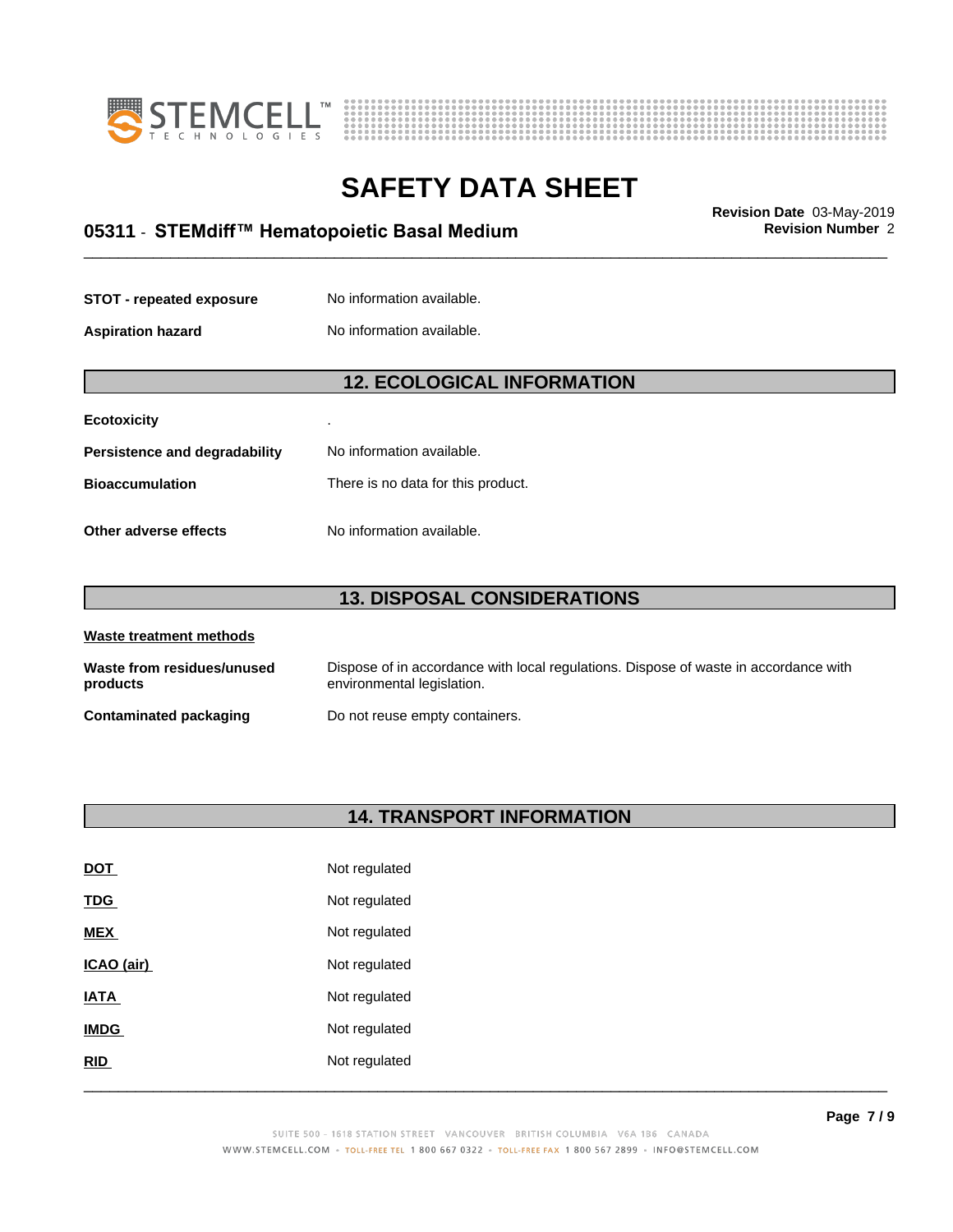



# \_\_\_\_\_\_\_\_\_\_\_\_\_\_\_\_\_\_\_\_\_\_\_\_\_\_\_\_\_\_\_\_\_\_\_\_\_\_\_\_\_\_\_\_\_\_\_\_\_\_\_\_\_\_\_\_\_\_\_\_\_\_\_\_\_\_\_\_\_\_\_\_\_\_\_\_\_\_\_\_\_\_\_\_\_\_\_\_\_\_\_\_\_ **Revision Date** 03-May-2019 **05311** - **STEMdiff™ HematopoieticBasalMedium Revision Number** 2

ADR **ADR** Not regulated

#### **ADN** Not regulated

| <b>15. REGULATORY INFORMATION</b> |
|-----------------------------------|
|                                   |
| Does not comply                   |
| Does not comply                   |
| Does not comply                   |
| Does not comply                   |
| Does not comply                   |
| Does not comply                   |
| Does not comply                   |
| Does not comply                   |
|                                   |

 **Legend:**

 **TSCA** - United States Toxic Substances Control Act Section 8(b) Inventory

 **DSL/NDSL** - Canadian Domestic Substances List/Non-Domestic Substances List

 **EINECS/ELINCS** - European Inventory of Existing Chemical Substances/European List of Notified Chemical Substances

 **ENCS** - Japan Existing and New Chemical Substances

 **IECSC** - China Inventory of Existing Chemical Substances

 **KECL** - Korean Existing and Evaluated Chemical Substances

 **PICCS** - Philippines Inventory of Chemicals and Chemical Substances

 **AICS** - Australian Inventory of Chemical Substances

### **US Federal Regulations**

### **SARA 313**

Section 313 of Title III of the Superfund Amendments and Reauthorization Act of 1986 (SARA). This product does not contain any chemicals which are subject to the reporting requirements of the Act and Title 40 of the Code of Federal Regulations, Part 372.

| SARA 311/312 Hazard Categories |    |  |
|--------------------------------|----|--|
| Acute health hazard            | No |  |
|                                |    |  |

| N٥  |  |
|-----|--|
| N٥  |  |
| No. |  |
| N٥  |  |
|     |  |

### **CWA** (Clean Water Act)

This product does not contain any substances regulated as pollutants pursuant to the Clean Water Act (40 CFR 122.21 and 40 CFR 122.42).

### **CERCLA**

This material, as supplied, does not contain any substances regulated as hazardous substances under the Comprehensive Environmental Response Compensation and Liability Act (CERCLA) (40 CFR 302) or the Superfund Amendments and Reauthorization Act (SARA) (40 CFR 355). There may be specific reporting requirements at the local, regional, or state level